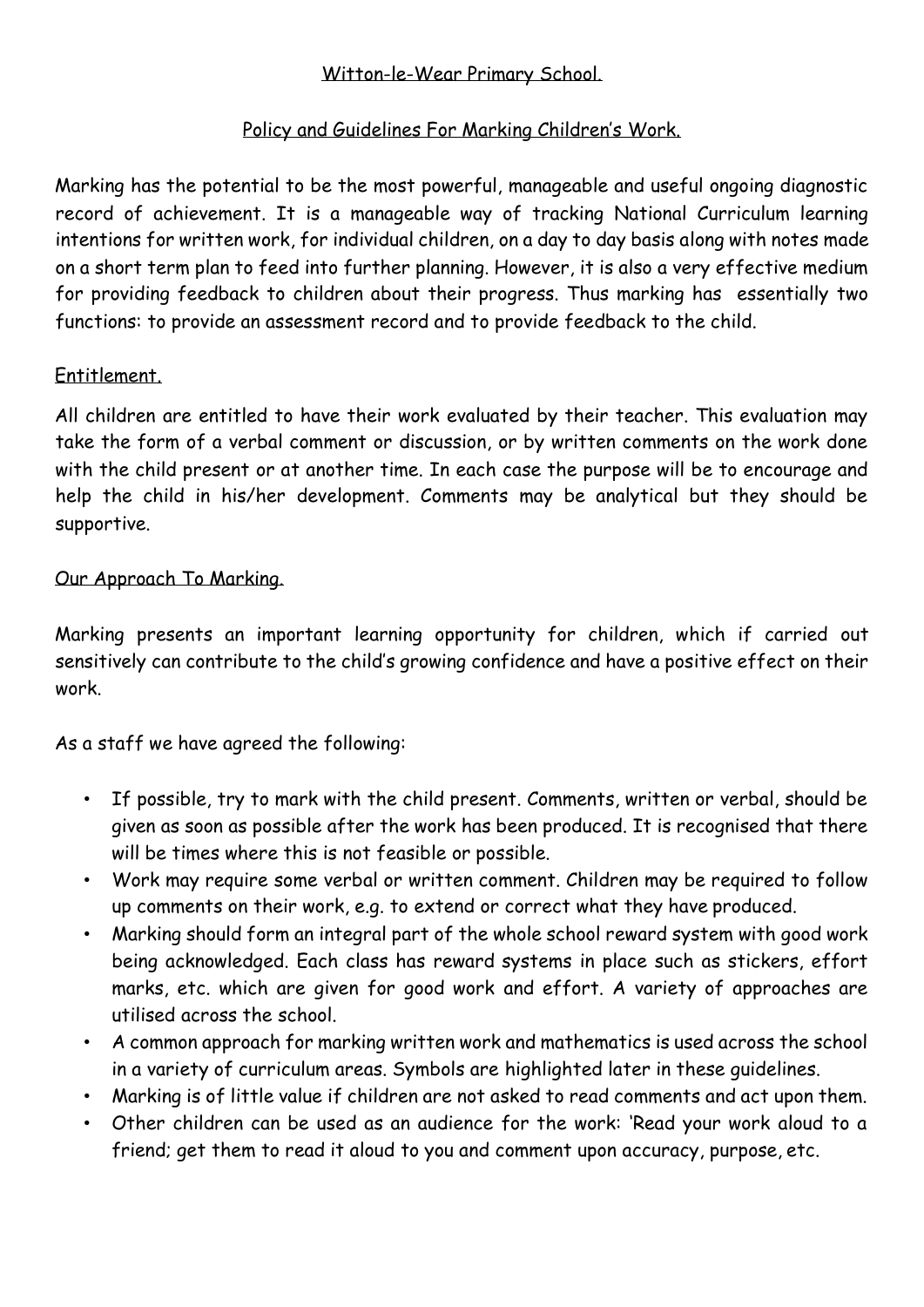• Wherever possible the comments made when marking should clearly relate to the intended learning outcomes of the lesson. Effort should be made not to 'side track' with remarks which are unrelated to this.

When marking work a consistency needs to be applied across all curriculum areas and this must relate to the child's stage of development.

### General Comments For Foundation Stage / KS1.

Mark according to learning intentions. Before they begin, children need to know why they are doing a piece of work, how it fits into the bigger picture of learning and what is expected of them. Children should be given the opportunity to self-evaluate their own work in various curriculum areas.

#### Foundation Stage.

Generally spellings are not marked, words are written underneath the child's writing where the meaning is unclear and the child is asked to read back what they have written. Reading for meaning and grammatical correctness is encouraged- this must be done with the child. Wherever possible, marking should be done with the child present. Teachers should comment verbally on a child's work, then a written comment can be used to indicate whether the learning intention has been achieved. Where targeted marking is used, highlight one success and indicate how improvement can be made in a form that is accessible to the learner (eg. stampers). Stickers, stars, etc. are a good incentive to encourage the children.

### Key Stage 1.

The general comments made earlier in these guidelines regarding marking in Foundation Stage/KS1 need to continue with an increased emphasis on the child reading/checking/sharing work with a response partner and reading part, if not all, of the work with the teacher. All work should be dated and marking carried out in a colour which stands out to the child:

- Pencil/Blue pen children use to write with
- Green pen children self-mark & correct their own work, to ensure they have evaluated and followed up their work in light of suggestions made
- Red pen adults marking work

Stampers are also used for children's writing targets.

The key areas to look for and highlight with the child are:

- Is the content appropriate to the task set? Is its meaning clear and organised?
- Does the work reflect the intended learning intentions and desired outcomes?
- Is the work grammatically sound? (sentence structure, etc.).
- Spellings being generally correct.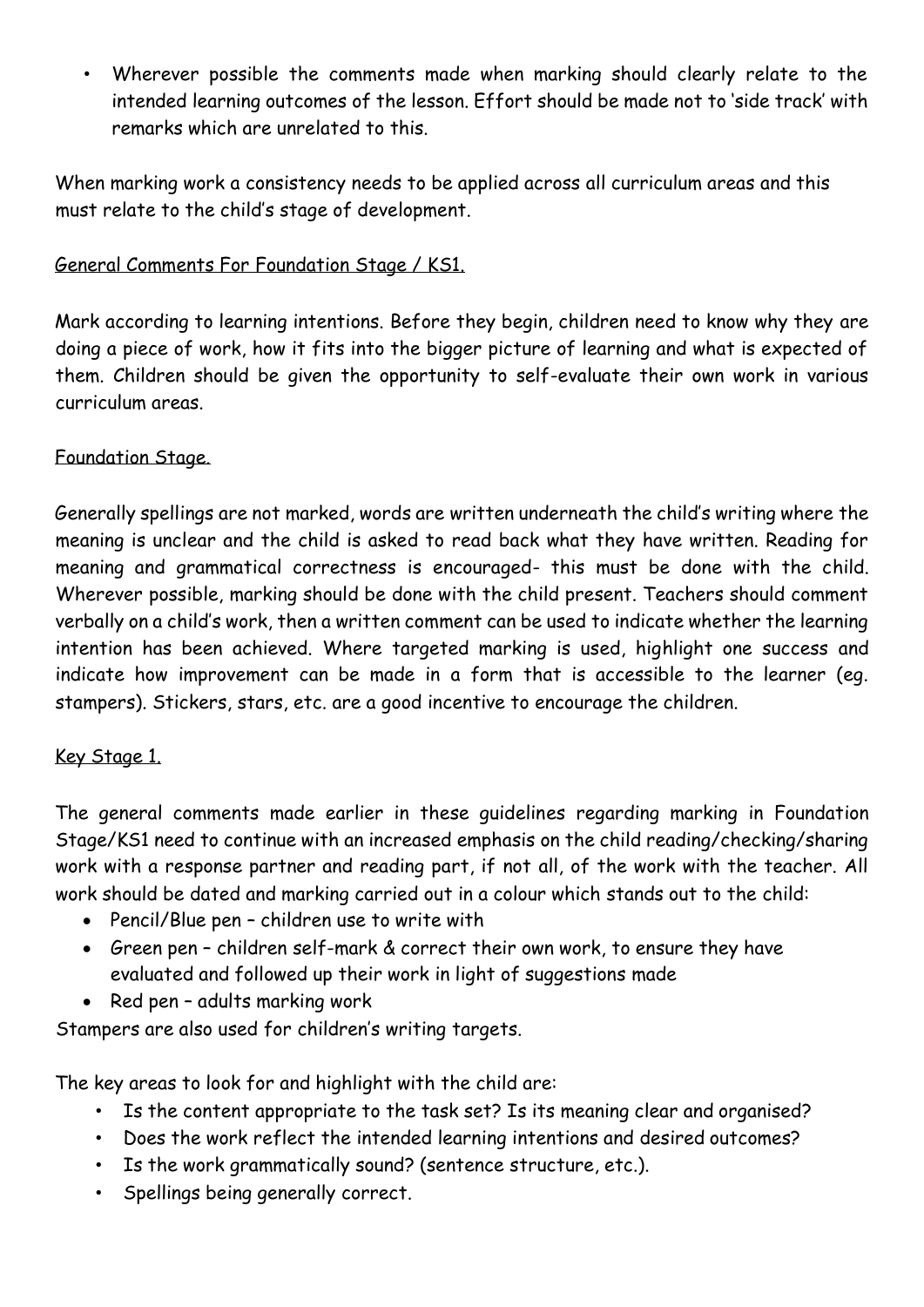• Handwriting being clear and legible.

Whilst each of the above elements are important it should be remembered that children's own writing should be assessed primarily on whether the learning intention has been achieved. Having to contend regularly with presentation, punctuation and spelling within a piece of work when writing fluency is only beginning to emerge is a tall order for some children and care should be taken not to discourage them by covering their work in pen. Where work cannot be marked with the child and comments have to be written afterwards the meaning should be clear to the child.

RUBBERS ARE TO BE DISCOURAGED WHEN CORRECTING WORK, (especially within maths where it is important to see working out).

Within numeracy give opportunities to practise number formation if a child is experiencing problems. Rubbing out answers is to be avoided as these answers can help you to identify what a child is doing wrong, or to see any misconceptions that they may have.

When giving feedback on a current targeted marking area highlight at least one success.

### Key Stage 2.

When marking work for KS2 children the approaches and strategies outlined for KS1 are to be continued but with increased emphasis on:

- The content appropriate to the task; the writer should be developing an increased range of vocabulary and style.
- Organisation of paragraphs; use of more complex sentences. Clarity of meaning and the full range of punctuation increasingly being used – commas, apostrophes, semi- colon, colon, dash, ellipse and brackets.
- Spelling of polysyllabic words which conform to regular patterns should be increasingly correct.
- Handwriting should be joined, fluent, and legible.

•

Codes for marking:

### Maths

# Maths Marking Sumbols

|                                                      | Correct                                               |  |
|------------------------------------------------------|-------------------------------------------------------|--|
| x, y                                                 | Incorrect                                             |  |
|                                                      | Error has been corrected                              |  |
| <b>S</b> and initials                                | Supported.                                            |  |
|                                                      | A target to think about in your next<br>piece of work |  |
| $\mathcal{L}_{\mathcal{L}}$<br>or a<br>sticker/stamp | Very pleasing work                                    |  |
|                                                      | Verbal feedback given                                 |  |
| Green pen                                            | Children's corrections                                |  |
|                                                      | Check number formation                                |  |
| <b>EXT or Think</b>                                  | Extension Task                                        |  |
|                                                      |                                                       |  |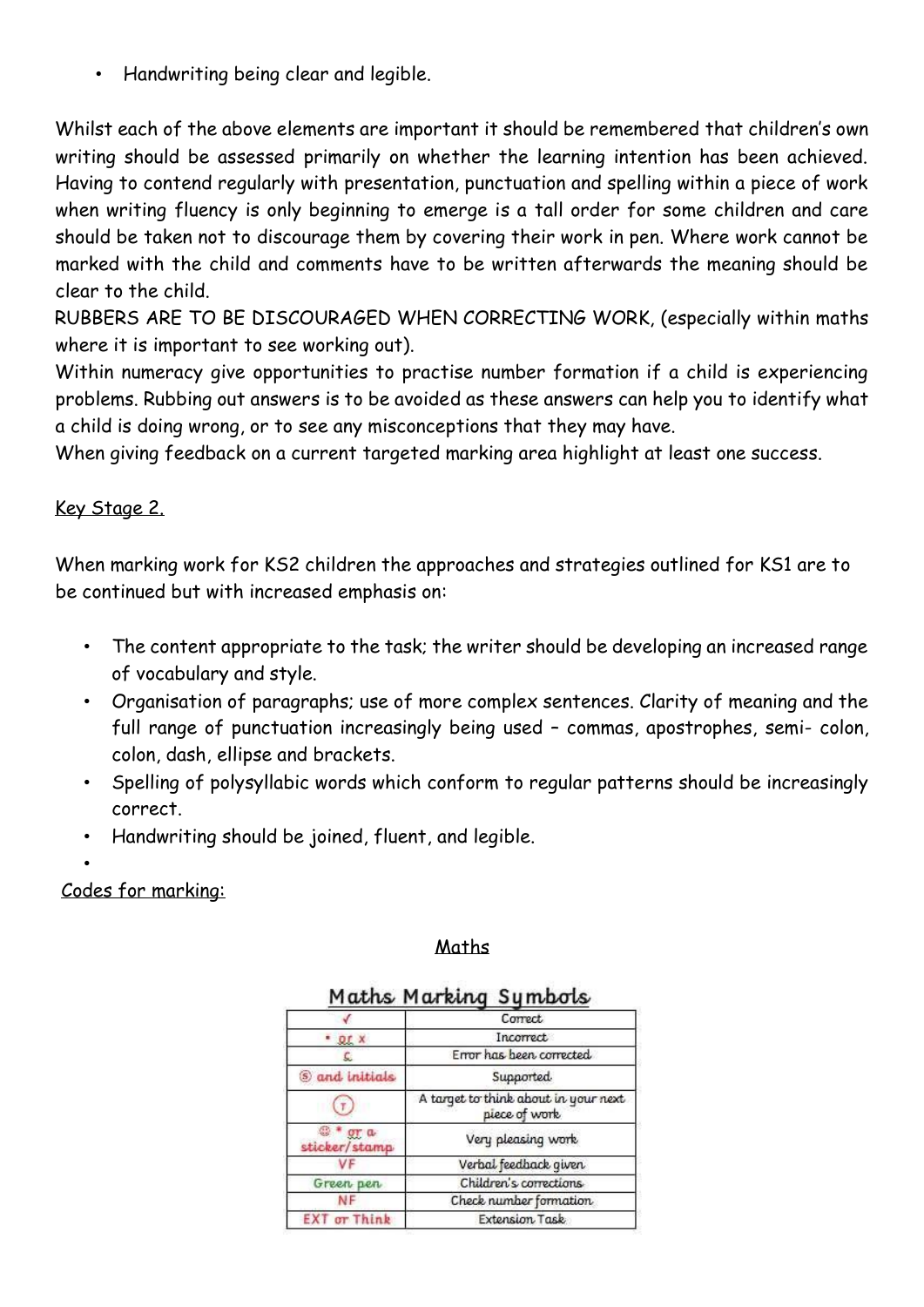#### **EYFS**

# Marking Symbols

| Correct                                               |  |
|-------------------------------------------------------|--|
| Incorrect                                             |  |
| Error has been corrected                              |  |
| Supported                                             |  |
| A target to think about in your<br>next piece of work |  |
| Very pleasing work                                    |  |
| Verbal feedback given                                 |  |
| Meaning is unclear                                    |  |
| Spelling mistake                                      |  |
| To insert extra or missing<br>information             |  |
| Begin a new paragraph                                 |  |
| Punctuation error/missing                             |  |
| Check capital letter use                              |  |
| Children's corrections                                |  |
| Check letter formation                                |  |
|                                                       |  |

| ia | Capital or<br>lower case<br>letters | Rest you letters on<br>the lines checking<br>ascenders and<br>descenders |
|----|-------------------------------------|--------------------------------------------------------------------------|
|    | Letter<br>formation                 | Check your<br>writing<br>carefully                                       |
|    | Full stops                          | Listen for<br>sounds when<br>spelling                                    |
|    | Finger spaces                       | Hold your<br>pencil correctly                                            |
|    | Capital i                           | Spelling<br>mistakes                                                     |
|    | Target reached                      | Great ideas                                                              |

# $K<sub>S1</sub>$

| J                                               | Correct                                               |
|-------------------------------------------------|-------------------------------------------------------|
| $9L$ $\times$                                   | Incorrect                                             |
| S.                                              | Error has been corrected                              |
| <b>S</b> and initials                           | Supported                                             |
|                                                 | A target to think about in your<br>next piece of work |
| $\omega$ .<br>0.7 <sub>0</sub><br>sticker/stamp | Very pleasing work                                    |
|                                                 | Verbal feedback given                                 |
|                                                 | Meaning is unclear                                    |
| (se<br>S.C. & R.                                | Spelling mistake                                      |
| A.                                              | To insert extra or missing<br>information             |
| П                                               | Begin a new paragraph                                 |
| P                                               | Punctuation error/missing                             |
| G                                               | Grammar error                                         |
| c                                               | Connective needed                                     |
| T.                                              | Tense incorrect                                       |
| CL.                                             | Check capital letter use                              |
| Green pen                                       | Children's corrections.                               |
| LF:                                             | Check letter formation.                               |
| <b>EXT</b> or Think                             | Extension Task                                        |

| Aa           | Capital or lower<br>case letters | too          | Rest you letters on<br>the lines checking<br>ascenders and<br>descanders |
|--------------|----------------------------------|--------------|--------------------------------------------------------------------------|
|              | Letter formation                 |              | Check your<br>writing carefully                                          |
|              | Full stops                       |              | Listen for<br>sounds when<br>spelling                                    |
|              | Finger spaces                    | $\mathbb{C}$ | Punctuation                                                              |
|              | Capital i                        |              | Spelling<br>mistakes                                                     |
| riin         | Join your<br>handwriting         |              | Hold your pencil<br>correctly                                            |
| <b>PERED</b> | Connectives                      |              | Great ideas                                                              |
|              | Target reached                   |              |                                                                          |

KS1 children write their spellings in their own personal dictionaries for future use. They indicate that they are added to their dictionaries by marking each spelling with a green tick.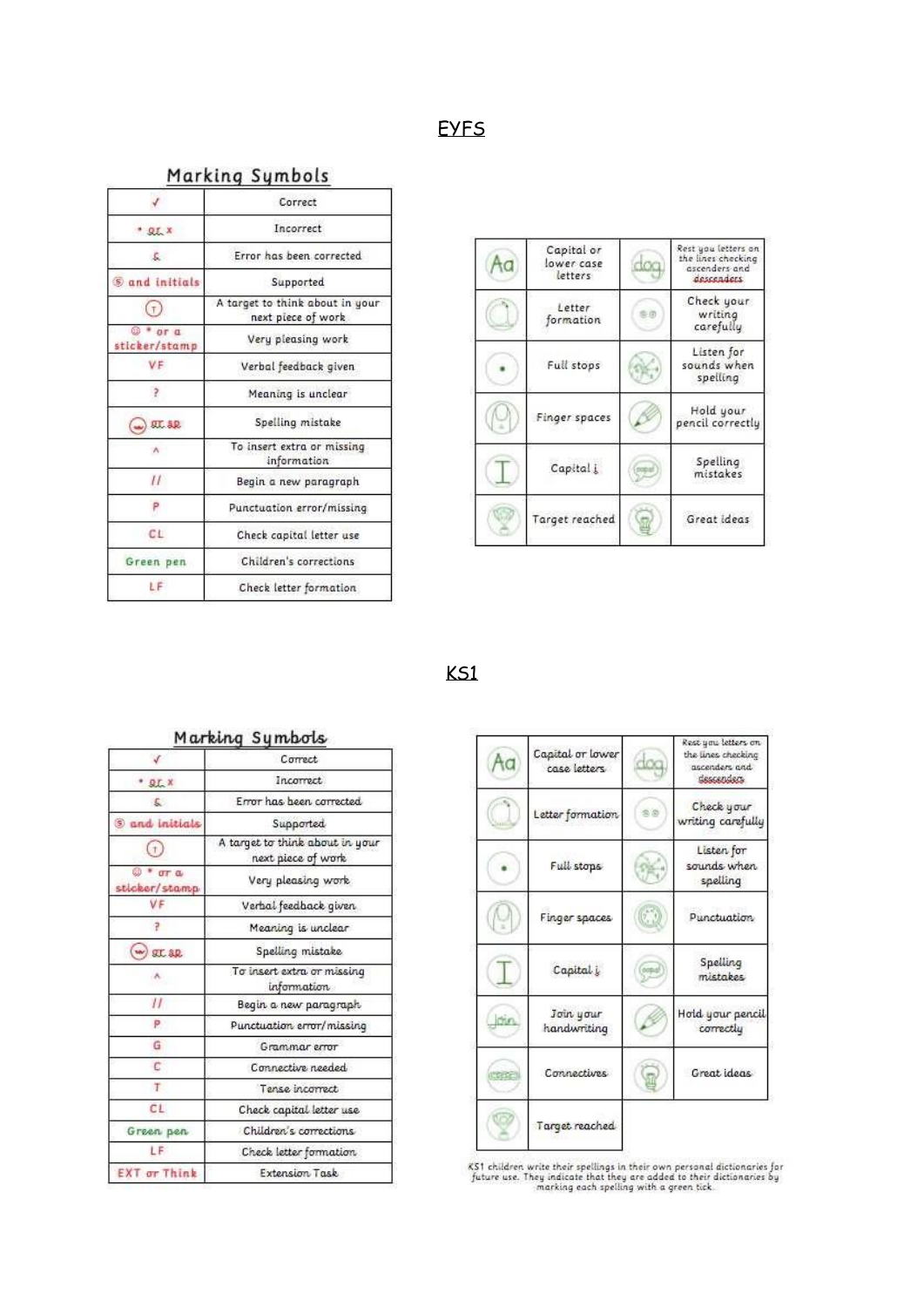|                                                    | Correct                                               |  |
|----------------------------------------------------|-------------------------------------------------------|--|
| 9LX                                                | Incorrect                                             |  |
| c                                                  | Error has been corrected                              |  |
| <b>S</b> and initials                              | Supported                                             |  |
|                                                    | A target to think about in your<br>next piece of work |  |
| $T$ <sub><math>T</math></sub> $T$<br>sticker/stamp | Very pleasing work                                    |  |
|                                                    | Verbal feedback given                                 |  |
|                                                    | Meaning is unclear                                    |  |
| $(\infty)$ at sp.                                  | Spelling mistake                                      |  |
|                                                    | To insert extra or missing<br>information             |  |
| П                                                  | Begin a new paragraph                                 |  |
| ρ                                                  | Punctuation error/missing                             |  |
| G                                                  | Grammar error                                         |  |
| C                                                  | Connective needed                                     |  |
| т                                                  | Tense incorrect                                       |  |
| CL                                                 | Check capital letter use                              |  |
| Green pen                                          | Children's corrections                                |  |
| LF                                                 | Check letter formation                                |  |
| <b>EXT</b> or Think                                | Extension Task                                        |  |

# Marking Sumbols

Children should re-write and correct any incorrect work or calculation, not alter previously marked work. *Children edit and correct with green pen in mental maths, pencil in everyday maths books.*

If many mistakes are made, e.g. a page of similar sums are all incorrect and checked by the teacher – write an appropriate comment at the bottom to show the work has been seen.

#### General Comments.

The learning intention of written work should be clearly understood by teacher and child before any such activity is undertaken.

Concentrate on one or two areas for marking and ensure children appreciate this emphasis.

Corrections should be completed as soon as possible before children begin their next piece of work. Within writing, the targets from a previous session need to be highlighted at the beginning of the next piece of work to reinforce their targeted area(s) for improvement.